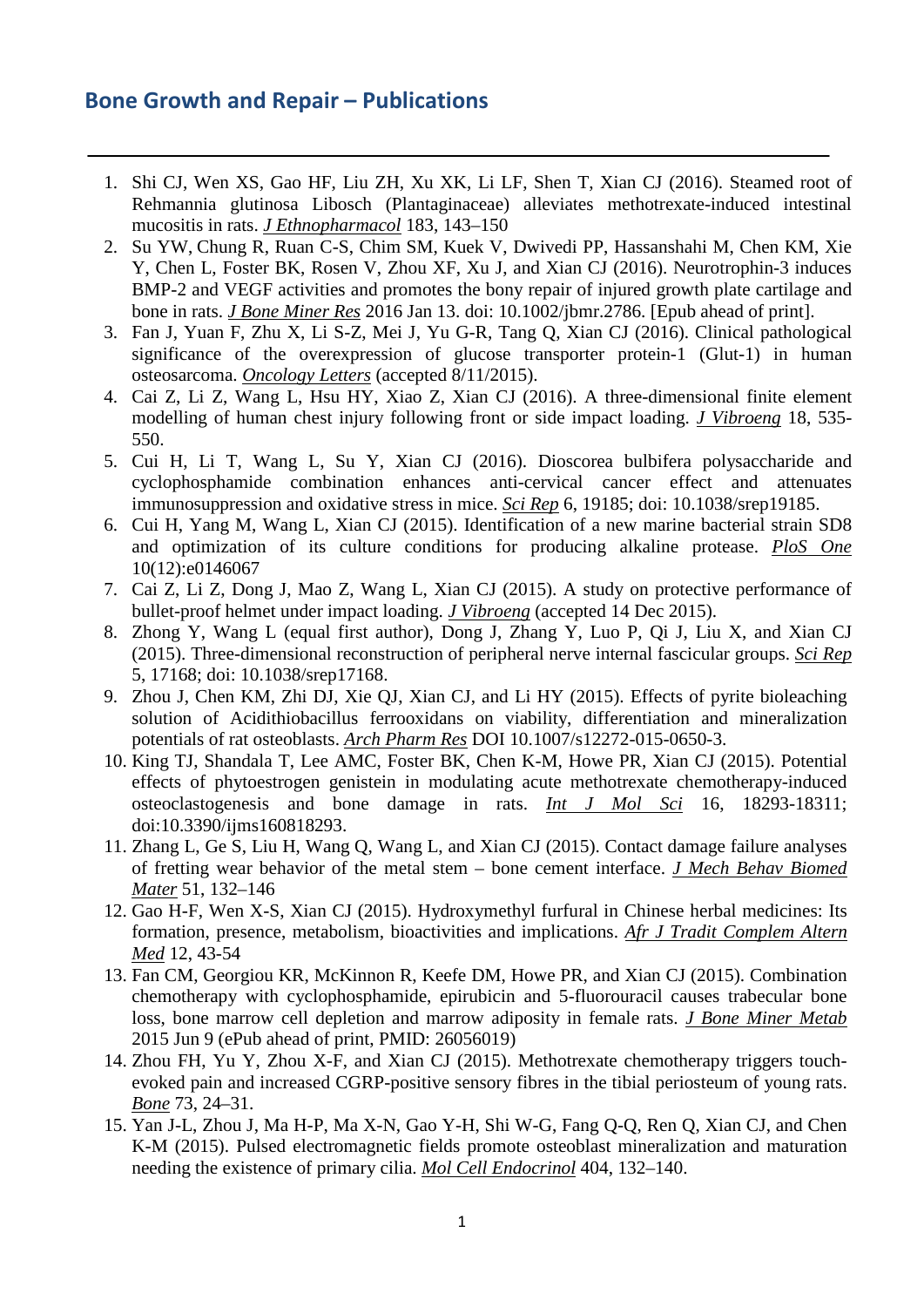- 16. Wang LP, Dong JH, and Xian CJ (2015). Strain amplification analysis of an osteocyte under static and cyclic loading: a finite element study. *BioMed Res Int* 2015:376474. doi: 10.1155/2015/376474.
- 17. Georgiou KR, Raghu Nadhanan R, Fan CM, Xian CJ (2015). Methotrexate-induced bone marrow adiposity is mitigated by folinic acid supplementation through the regulation of Wnt/βcatenin signalling. *J Cell Physiol* 230, 648-656.
- 18. Chim SM, Chow ST, Kuek V, Lim BS, Tickner J, Chung R, Su YW, Zhang G, Xian CJ, Rosen V, Xu J (2015). EGFL7 is expressed in bone microenvironment and promotes angiogenesis via ERK, STAT3 and integrin signaling cascades. *J Cell Physiol* 230, 82-94.
- 19. Lee AMC, Shandala T, Nguyen L, Muhlhausler BS, Chen K-M, Howe PR, and Xian CJ (2014). Effects of resveratrol supplementation on bone growth in young rats and microarchitecture and remodelling in ageing rats. *Nutrients* 6, 5871 - 5887
- 20. Zhou J, Ma X-N, Ge B-F, Xian CJ and Chen K-M (2014). Sinusoidal electromagnetic fields promoting bone formation and inhibiting bone resorption in rat femoral tissues in vitro. *Electromagn Biol Med* 21:1-9
- 21. Ma H-P, Ma X-N, Ge B-F, Zhen P, Zhou J, Gao Y-H, Xian CJ, and Chen K-M (2014). Icariin attenuates hypoxia-induced oxidative stress and apoptosis in osteoblasts and preserves their osteogenic differentiation potential in vitro. *Cell Prolif* 47:527-539
- 22. Xiang RD, Lee AM, Eindorf T, Gugger M, Fitzsimmons CJ, Kruk ZA, Pitchford WS, Thomsen DA, Anderson GI, Burns BI, Rutley DL, Xian CJ, Hiendleder S (2014). Widespread differential maternal and paternal genome effects on fetal bone phenotype at midgestation. *J Bone Miner Res* 29:2392-404.
- 23. Zhai Y-K, Pan Y-L, Biu Y-B, Li C-R, Wu X-L, Fan W-T, Lu T-L, Mei Q-B, Xian CJ (2014). The importance of the prenyl group in the activities of osthole in enhancing bone formation and inhibiting bone resorption in vitro. *Int J Endocrinol* Volume 2014 (2014), Article ID 921954, 16 pages.
- 24. Zhai Y-K, Guo X-Y, Ge B-F, Zhen P, Ma X-N, Zhou J, Ma H-P, Xian CJ, and Chen K-M (2014). Icariin stimulates the osteogenic differentiation of rat bone marrow stromal cells via activating the PI3K-Akt-eNOS-NO-cGMP-PKG signal pathway. *Bone* 66, 189–198
- 25. Chung R and Xian CJ (2014). Recent research on the growth plate: Mechanisms for growth plate injury repair and potential cell-based therapies for regeneration. *J Mol Endocrinol* 53 (1): T45-T61. (Invited thematic review)
- 26. Xian CJ (2014). Recent research on the growth plate: Regulation, bone growth defects, and potential treatments. *J Mol Endocrinol* 53 (1): E1-E2. (editorial)
- 27. Xian CJ (2014). Guest Editor for a special thematic issue: *Recent research on the growth plate: Regulation, bone growth defects, and potential treatments*, published in: *J Mol Endocrinol* vol 53 (1).
- 28. Lee AMC, Morrison JL, Botting KJ, Shandala T, Xian CJ (2014). Effects of maternal hypoxia during pregnancy on bone development in offspring: a guinea pig model. *Int J Endocrinol* Volume 2014, Article ID 916918, 12 pages, 2014. doi:10.1155/2014/916918.
- 29. Chung R, Foster BK, and Xian CJ (2014). The potential role of VEGF-induced vascularisation in the bony repair of injured growth plate. *J Endocrinol* 221:63-75
- 30. Zhou J, Wang J-Q, Ge B-F, Ma X-N, Ma H-P, Xian CJ and Chen K-M (2014). Different electromagnetic field waveforms have different effects on proliferation, differentiation and mineralization of osteoblasts in vitro. *Bioelectromagnetics* 35 (1), 30-38
- 31. Raghu Nadhanan R, Fan CM, Su YW, Howe PR, Xian CJ (2014). Fish oil in comparison to folinic acid for protection against adverse effects of methotrexate chemotherapy on bone. *J Orthop Res*. 32:587-96
- 32. Fan CM, Garcia M, Scherer MA, Tran C and Xian CJ (2014). Potential roles of metallothionein I and II in protecting bone growth following acute methotrexate chemotherapy. *J Chemother* 26(1):37-48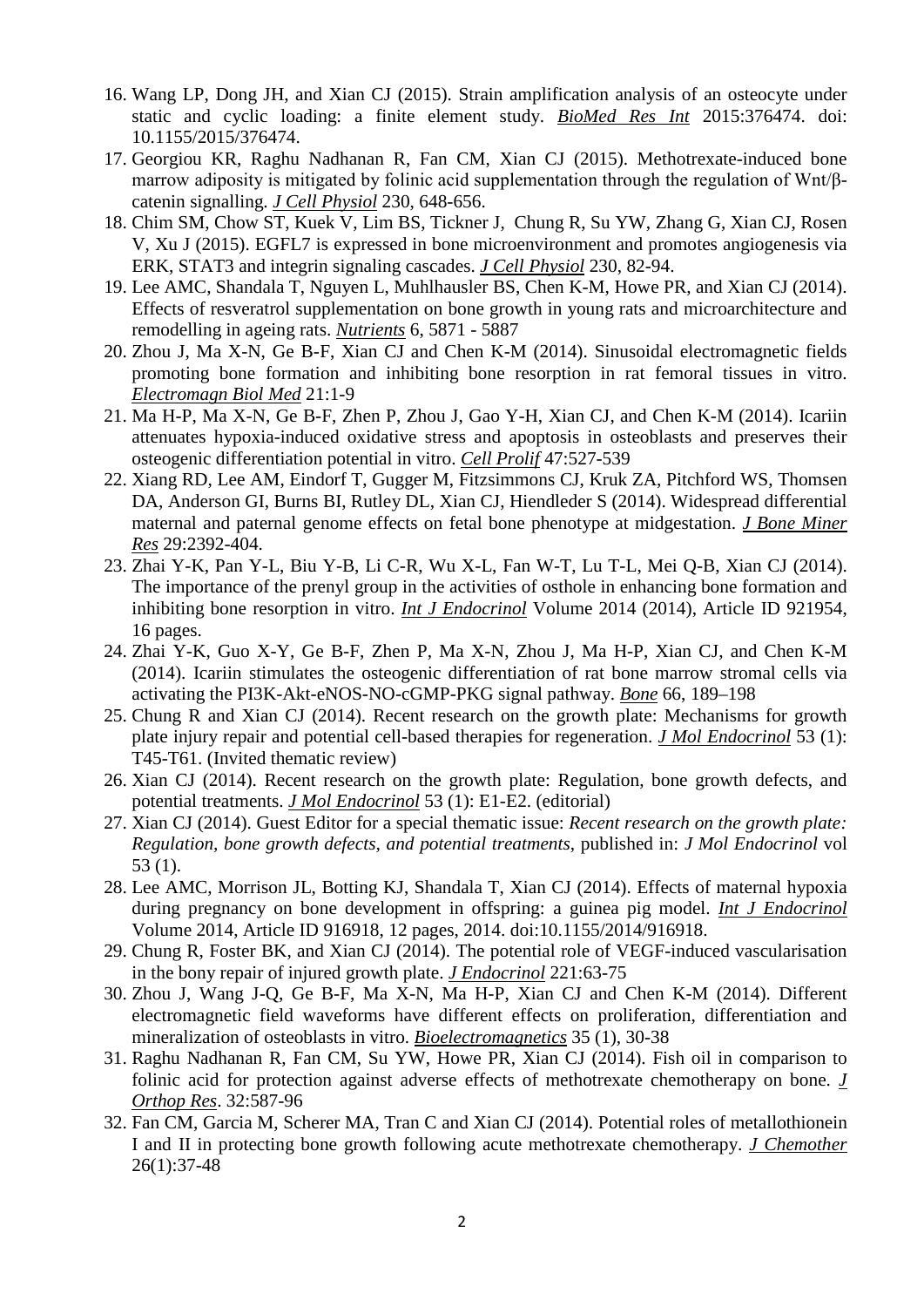- 33. Ma X-N, Zhou J, Ge B-F, Zhen P, Ma H-P, Shi W-G, Cheng K, Xian CJ, and Chen K-M (2013). Icariin induces Osteoblast Differentiation and Mineralization without Dexamethasone in vitro. *Planta Med* 79, 1501-8
- 34. Shan P-F, Xian CJ, Li M, Xiang G-D, Yuan L-Q (2013). Osteoporosis (editorial). *Int J Endocrinol* 2013. doi:10.1155/2013/952858
- 35. Raghu Nadhanan R, Skinner J, Chung R, Su Y-W, Howe PR, Xian CJ (2013). Supplementation with fish oil and genistein, individually or in combination, protects bone against the adverse effects of methotrexate chemotherapy in rats. *PloS One* 8(8): e71592. doi:10.1371/journal.pone.0071592
- 36. Shan P-F, Xian CJ, Li M, Xiang G-D, Yuan L-Q (edited) (2013). *Osteoporosis*, a special issue edited by Shan P-F, Xian CJ, Li M, Xiang G-D, Yuan L-Q (2013), published in Int J Endocrinol (Hindawi Publishing Corp, ISSN: 1687-8337)
- 37. Georgiou KR and Xian CJ (2013). Role of Wnt/β-catenin signalling in bone marrow adiposity after cancer chemotherapy. In Lin YF and Cui XX (eds) Adipogenesis: Signaling Pathways, Molecular Regulation and Impact on Human Disease (Nova Science Publishers), New York, Chapter 4, pages 109-125.
- 38. Dwivedi PP, Grose RH, Filmus J, Hii CST, Xian CJ, Anderson PJ, Powell BC (2013). Regulation of bone morphogenetic protein signalling and cranial osteogenesis by Gpc1 and Gpc3. *Bone* 55, 367-376.
- 39. Ming L-G, Lv X, Ma X-N, Ge B-F, Zhen P, Song P, Zhou J, Ma H-P, Xian CJ and Chen K-M (2013). The prenyl group contributes to activities of phytoestrogen 8-prenynaringenin in enhancing bone formation and inhibiting bone resorption in vitro. *Endocrinology* 154:1202– 1214
- 40. Chung R and Xian CJ (2013). Preclinical studies on growth plate cartilage regeneration using chondrocytes or mesenchymal stem cells. In Mahato RI & Danquah MK (ed) *Emerging Trends in Cell and Gene Therapy* Springer, New York. Chapter 25, pages 625-636.
- 41. Chung R, Foster BK, and Xian CJ (2013). Inhibition of protein kinase-D promotes cartilage repair at injured growth plate in rats. *Injury* 44, 914–922
- 42. Chung R, Wong D, Macsai C, Piergentili A, Del Bello F, Quaglia W, and Xian CJ (2013). Roles of Wnt/beta-catenin signalling pathway in the bony repair of injured growth plate cartilage in young rats. *Bone* 52:651-658
- 43. Ming LG, Chen KM, and Xian CJ (2013). Functions and action mechanisms of flavonoids genistein and icariin in regulating bone remodelling. *J Cell Physiol* 228:513-21.
- 44. Georgiou KR, Hui SK, and Xian CJ (2012). Regulatory pathways associated with bone loss and bone marrow adiposity caused by aging, chemotherapy, glucocorticoid therapy and radiotherapy. *Am J Stem Cell* 1(3):205-224
- 45. Jin M, Yu Y, Qi H, Xie Y, Su N, Wang X, Tan Q, Luo F, Zhu Y, Wang Q, Du X, Xian CJ, Liu P, Huang H, Shen Y, Deng CX, Chen D, Chen L (2012). A novel FGFR3-binding peptide inhibits FGFR3 signaling and reverses the lethal phenotype of mice mimicking human thanatophoric dysplasia. *Hum Mol Genet* 21:5443-5455.
- 46. Fan CM, Foster BK, Hui SK, Xian CJ (2012). Prevention of bone growth defects, increased bone resorption and marrow adiposity with folinic Acid in rats receiving long-term methotrexate. *PLoS One*. 2012;7(10):e46915.
- 47. Xie YL, Su N, Jin M, Li C, Du XL, Luo FT, Chen B, Shen Y, Huang HY, Xian CJ, Deng CX and Chen L (2012). Intermittent PTH (1-34) injection rescues the retarded skeletal development and postnatal lethality of mice mimicking human achondroplasia and thanatophoric dysplasia. *Hum Mol Genet* 21, 3941-55.
- 48. Shen ZY, Bi JX, Shi BY, Nguyen D, Xian CJ, Zhang H, and Dai S (2012). Exploring thermal reversible hydrogels for stem cell expansion in three-dimension. *Soft Matter* 8, 3250–3257.
- 49. Hui SK, Sharkey L, Kidder LS, Zhang Y, Fairchild G, Coghill K, Xian CJ, and Yee D (2012). The influence of therapeutic radiation on the patterns of bone marrow in ovary-intact and ovariectomized mice. *PLoS One* 7(8): e42668. doi:10.1371/journal.pone.0042668.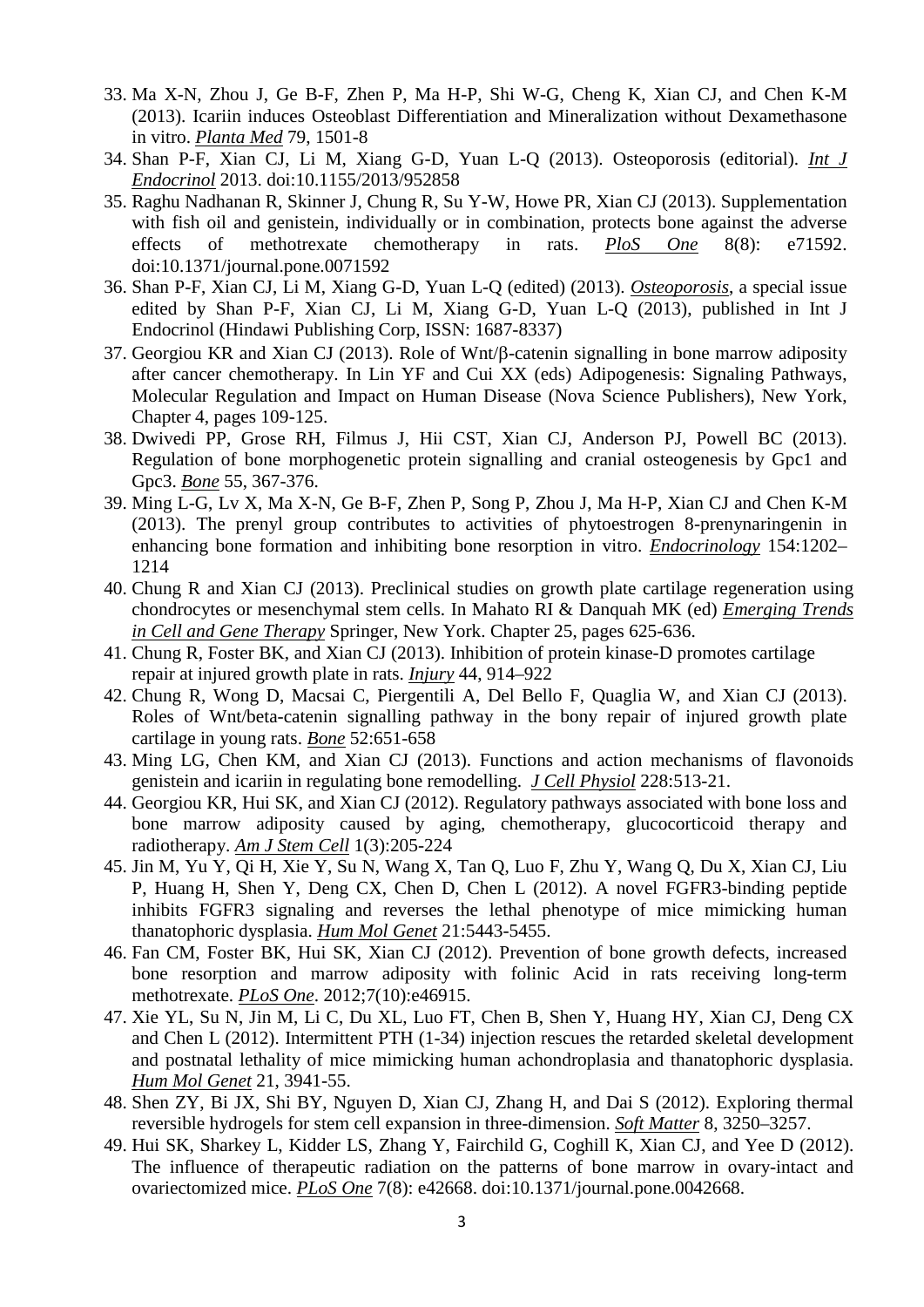- 50. Du X-L, Xie Y-L, Xian CJ, Chen L (2012). Role of FGFs/FGFRs in skeletal development and bone regeneration. *J Cell Physiol* 227:3731-3743.
- 51. Raghu Nadhanan R, Scherer MA, Su Y-W, Abimosleh SM, Howarth GS and Xian CJ (2012). Dietary emu oil supplementation suppresses 5-fluorouracil chemotherapy-induced inflammation, osteoclast formation and bone loss. *Am J Physiol Endocrinol Metab* 302:E1440-9.
- 52. Georgiou KR, King TJ, Scherer MA, Zhou H, Foster BK and Xian CJ (2012). Attenuated Wntb-catenin signalling mediates methotrexate chemotherapy-induced bone loss and marrow adiposity in rats. *Bone* 50(6):1223-1233.
- 53. King TJ, Georgiou KR, Cool JC, Scherer MA, Ang ESM, Foster BK, Xu J, Xian CJ (2012). Methotrexate chemotherapy promotes osteoclast formation in the long bone of rats via increased pro-inflammatory cytokines and enhanced NF-κB activation. *Am J Pathol* 181, 121–129.
- 54. Macsai CE, Georgiou KR, Zannettino AC, Foster BK, Xian CJ (2012). Microarray expression analysis of genes and pathways involved in growth plate cartilage injury responses and bony repair. *Bone* 50, 1081–1091.
- 55. Fong L, Muhlhausler BS, Gibson R, Xian CJ (2012). Perinatal maternal dietary supplementation of omega-3 fatty acids transiently affects bone marrow microenvironment, osteoblast and osteoclast formation and bone mass in male offspring. *Endocrinology* 153(5):2455-65.
- 56. Georgiou KR, Scherer MA, King TJ, Foster BK and Xian CJ (2012). Deregulation of the CXCL12/CXCR4 axis in methotrexate chemotherapy-induced damage and recovery of the bone marrow microenvironment. *Int J Exp Pathol* 93:104-14.
- 57. Georgiou KR, MA Scherer, CM Fan, JC Cool, TJ King, BK Foster and CJ Xian (2012). Methotrexate chemotherapy reduces osteogenesis but increases adipogenic potential in the bone marrow. *J Cell Physiol* 227(3):909-18
- 58. Shandala T, YS Ng, B Hopwood, YC Yip, BK Foster, and CJ Xian (2012). The role of osteocyte apoptosis in cancer chemotherapy-induced bone loss. *J Cell Physiol 227:2889-97*
- 59. Xian CJ and T Shandala (2012). Roles of EGF family of growth factors in growth. In: VR Preedy (ed) *The Handbook of Growth and Growth Monitoring in Health and Disease*. Chap 170, pages 2857-2870. Springer. ISBN-13: 978-1441917942
- 60. Fan CM and Xian CJ (2012). Potential protection of bone growth using folinic acid during pediatric cancer chemotherapy. In *Horizons in Cancer Research* (Volume 48) (ed: Hiroto S. Watanabe), Nova Science Publishers, Inc, Hauppauge, NY 11788. ISBN 978-1-62100-524-7 (Invited book chapter). Chapter 6, pages 111-123.
- 61. Georgiou KR and Xian CJ (2012). Damage and recovery of the bone and bone marrow following methotrexate chemotherapy. In *Methotrexate: Update on Pharmacology, Clinical Applications and Adverse Effects* (eds: Valentina S. Castillo and Laura A. Moyano), ISBN: 978-1- 62100-596-4 (Invited, Nova Science Publishers, Inc, Hauppauge, NY 11788). Chapter 9, pages 199- 207.
- 62. Xian CJ (2011). *Bone Growth, Regulation, Injury and Repair* (A special issue in *Front Biosci* 2011) (Managing Editor: CJ Xian).
- 63. Tran CD, JC Cool, CJ Xian (2011). Dietary zinc and metallothionein on small intestinal disaccharidases activity in mice. *World J Gastroenterol* 17(3): 354-360.
- 64. Ma HP, Ming LG, Ge BF, Zhai YK, Song P, Xian CJ, Chen KM (2011). Icariin is more potent than genistein in promoting osteoblast differentiation and mineralization in vitro. *J Cell Biochem*. 112:916-23
- 65. Zhou J, LG Ming, BF Ge, JQ Wang, RQ Zhu, Z Wei, HP Ma, CJ Xian, and KM Chen (2011). Effects of 50Hz sinusoidal electromagnetic fields of different intensities on proliferation, differentiation and mineralization potentials of rat osteoblasts. *Bone* 49:753-761
- 66. Muhlhausler BS, Miljkovic D, Fong L, Xian CJ, Duthoit E, Gibson RA (2011). Maternal omega-3 supplementation increases fat mass in male and female rat offspring. *Front. Gene.*  2:48. doi: 10.3389/fgene.2011.00048